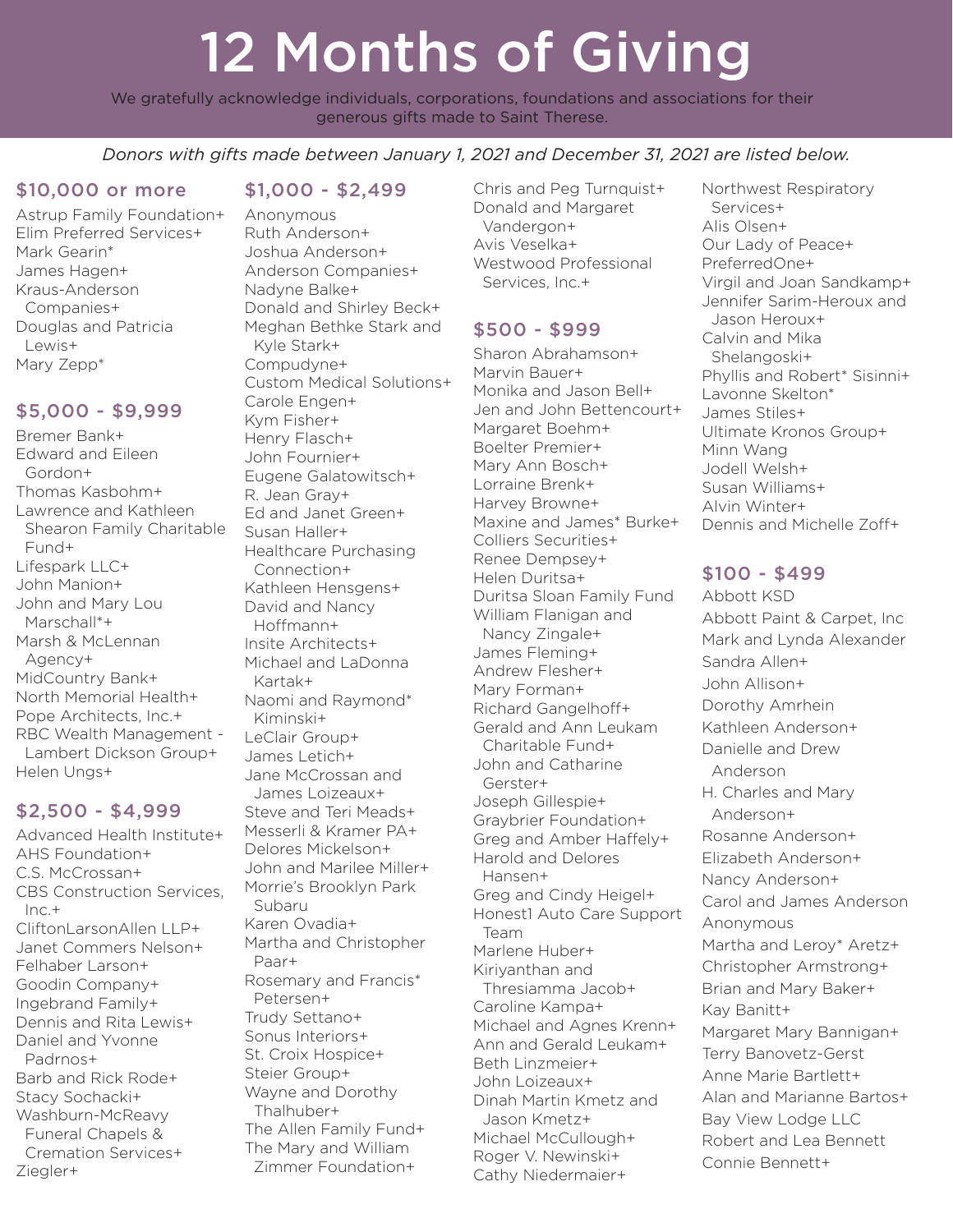\$100 - \$499 (cont.)

Anne Berggren+ Michael and Sheryl Bertrand+ Cody Bestul Gary Blanchard+ Robert and Suzanne Blewett+ Mark Boelter Edward Bohl Brenda Bohlin+ Marie Bowers Carl Brandt Jennifer and Dan Braunschweig+ J Thomas Brink+ Richard Brion+ Louise Britts Geri and David Bross+ Kathy and Dean Brown+ Colleen Brunner Mary Ellen and Rick Bruski Daniel Buchanan Helen Bucko+ Michelle Buesgens+ Greg and Teresa Burnett+ Thomas Burns Michael Byron+ Caroline Cadalbert+ Devaine and Jerome Cain George and Linda Carroll Reynaldo Casanova Delore Chenery Rita Chial+ Lynn Choromanski Bruce and Rosalie Choromanski+ Forrest Christofferson Raymond and Ann Claesgens+ Lynn and Roger Clark+ Anne Coleman+ Mary Ann Collins+ Edward and Catherine Commers Kevin and Julie Cook Mary Rose Cossi and Donald Venne+ William and Mary Crowley Helen Dandrea Diane Dandron Douglas Daninger Deb Zupancich

Kenneth Dedina

Katherine Devine+ Patricia Dissmeyer Anne Doggett Joan Dolan+ Robert Dolle and Julie Myles Virginia Donofri+ Ryan Dougherty+ Ellen Duntemann+ Thomas and Kathleen Eiden+ Joyce Eissinger+ Shawn Elasky Theresa Eleftheriou Elizabeth Engelking+ Envisage Health, Inc. Jon Eversoll Dixie and Tom\* Ewing Annette and Ronald Fideldy+ Nolay Freeman+ Richard Frey and Dottie Dekko Frey Janet Fricke+ Greg Fricke Judith Funk Aleta Futrell+ Scott Futrell+ Suzanne Garber+ Bruce Garetz+ Gearty-Delmore Funeral Chapel+ Christel and Mark Gehrman Richard and Cynthia Gengler Dolores Genosky+ Marie Giguere+ Kenneth and Carol Goebel+ Carver Graham Alan Grundei James and June Guldan+ Kari Haertzen+ Phillip Halper+ Craig and Janet Hamilton+ Dale Happe Tom and Mary Hartkopf+ Heather and Tom Haugrud Paul Havel James Hedeen+ Joseph and Gretchen Helkamp+ Karen Herman+ Donna Hill+

Cory Hillery

HJA Properties Holdings  $C_0 \sqcup C$ Loretta Holmberg David and Nancy Hughes Michael and Mary Hughes Bernice and Clarence\* Hynes James Ingebrand John Jack and Mary Vogelgesang Lu Jacobson+ Jeffrey and Bernadette Janisch Barbara and Allan Jedneak+ Maureen Johnson Larry and Renee Jordan+ Lisa Kalla+ Joan Kampmeyer+ Sushma Kamran Lois Karvonen+ Jerilyn Ketter+ Carol A. King+ Matt Kinne Dianne Kloyda Richard Knowles Patricia Kordiak+ Robert Kraushaar Gerri Kremer Thomas and Michele Krenn+ John and Barbara Krenn+ James and Dorothy Krile Gayle Kvenvold Gwyn Lang David and Ann Langer Langer Construction Company Kathleen Lang-Frost+ Mark Larson+ Nadine Larson Constance and Alfred LaTendresse Katherine Lee+ Dolores and George Leier+ Craig and Rebecca Leiter+ John and Rose Marie Lenartz+ Gerald and Janice LePage+ Neal Loidolt+ Luisa Luciani Karen and Robert Ludy Joe and Carol Lutz+

Glenn and Mary Ann Mahler Robert and Dianne Marier+ Kitty and Bill Maynard Toni and Robert **McChesney** Sandra McClellan+ Mary McCrossan and Joseph Schrandt+ Theresa McEnaney+ Kathleen McLaughlin+ Charles Melsha Darlene Mertins Sharon and Paul Micevych Dawn Michels Barbara Miller+ Robert and Catherine Mitchell+ Joyce Mitchell David and Kristine Moes+ Niki Morley William Mosso\*+ Walter and Adele Munsterman Diane Nalezny+ Patti Nalipinski+ Katherine and Charles Nelson Salina Neumann+ Stacey Neville+ Mark Nygaard Dorothy Ollmann+ Caroline Olson Jill Parpart+ Kathi Payne+ Gary and Sharon Pecore+ Lorraine Pederson Tim and Jan Petersen Carol Peterson Dennis Phenow+ Kayla Phillips+ Paul and Marilyn Piazza Krystle Plohocky+ Cheryl Puffer Patrick Quinn Maria Raeker Marilyn Ramirez+ Donna and William Ramsay+ Darlene Reiter+ Patricia Renner Mary Kay Richter+ Karen and Paul Richtman Kathleen Rock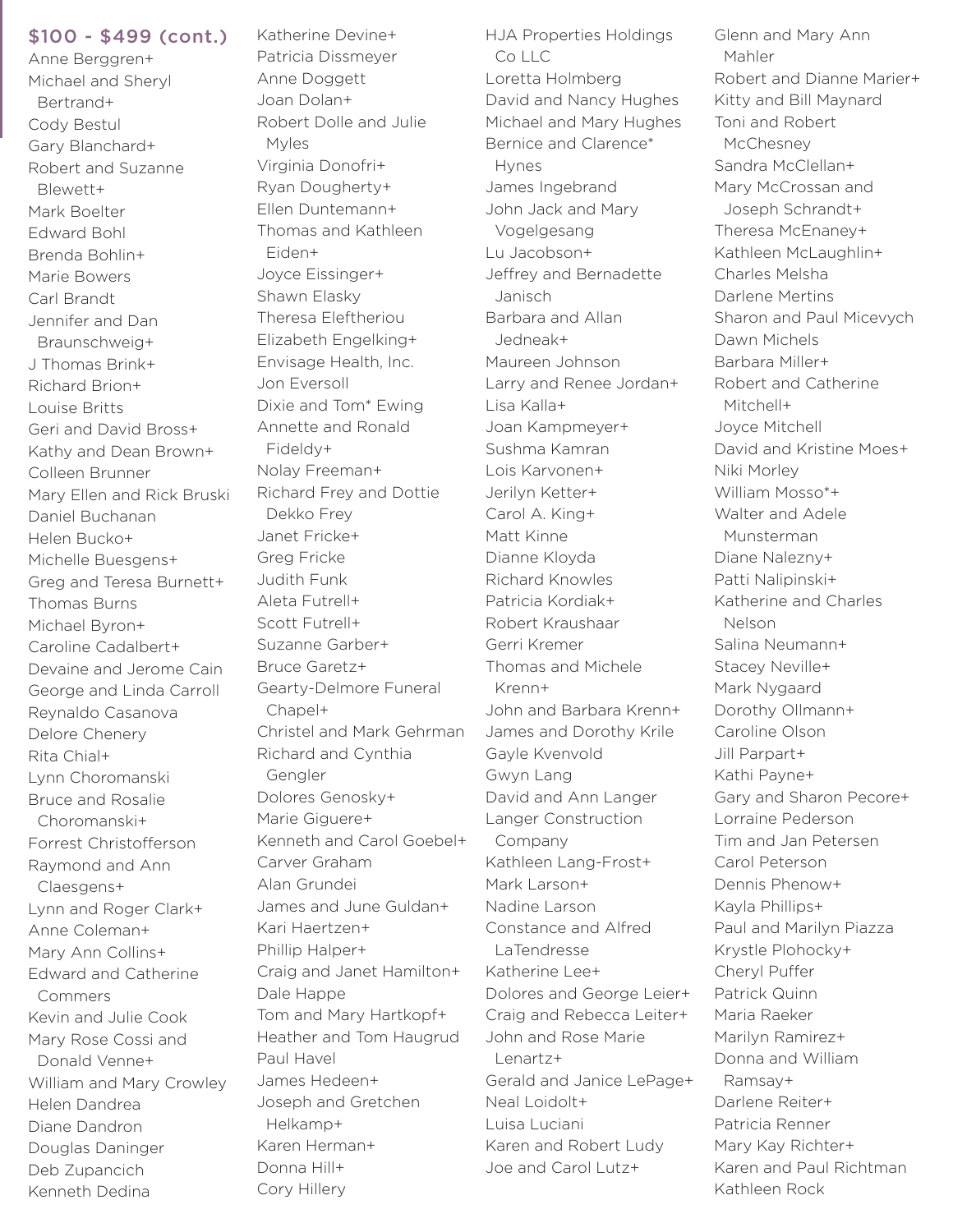#### \$100 - \$499 (cont.)

Kenneth and Mavis Roelofs+ David and Janis Roseen+ Trina Ross+ Carol Rupp Terrance Russell Mark and Doriann **Saunders** John Sayer Mary Schaefle Lee and Marilyn Schoenrock Elizabeth Schommer\* Elaine Schultz+ Charles and Roberta Schumacher+ Dana Schwartz Wendy Schwarzkopf+ David Seidenkranz+ David and Patricia Serreyn+ Marie Shepherd+ Eleanor Sherry William and Mary Shimp+ Daniel and Denise Siemens Frances Simkins+ Nancy and Curtis Skallman Richard and Barbara Smith+ Gregory and Janis Smith Mary Smude-Fasching and Douglas Fasching Rosemarie Sochacki+ Gayle Solheim Donnie Sounthala+ Arnold and Katherine Sparnins Craig Sprowls+ Julianne Stanfield Jack and Barbara Stanfield+ Jean Steman+ Sara and David Sterling+ Denise Stewart+ Joan Stickney Judith Stoecker+ Luke Strawn Linda Stull Patrick and Paulette Taffe+ Susan Tarnowski+ Amy Taylor-Greengard and Michael Greengard+

Minako Terahira+

Carol and Raymond Terhaar+ Cynthia Terhaar+ Dick and Martha Theilmann+ Craig Theis Geri and Bob Timperley+ Jesse Tresness Mark Ungs US Foods Karin Van Dyke+ Susan Vikse+ Valarie Voelz+ Paul and Andrea Vogel+ Voigt, Rodè, Boxeth & Coffin, LLC+ Allen and Diane Volkenant+ Paul Volkmuth Mark Volkmuth Richard and Anne Louise Vosika+ Mario and Gail Vricella+ Renee Wagner Barbara Watson+ Webster Gladstone Foundation Inc Kenneth and Sharon Weiss+ Roy Whitney+ Jan Wiggins Kord Williams+ Steven and Jean Williams Marguerite Winker+ Robin Woodwick Kathryn Wornson and Kendall Murray+ Linda Wright-Smith and Milton Smith

### Under \$100 Giving Circle Only

John Allison+ Lucy and Rudy Anderle+ Jane Baird+ Thomas Baker+ Francis Barthel+ James and Lucille Baukner+ Marie Bender+ Steven Bode+ Carol Bradbury+ Marlene Braun+ Mary Brownlow+

Donald Casey+ Judith Catton+ Geraldine Chesley+ Gary Clauson+ Susan and Patrick Connolly+ Mal and Dianne Crawford+ Cheryl and Duwayne Darnell+ Gerald and Frances Davis+ William and Julene DeNet+ Julitta Dragich+ James and Kathryn Dziedzic+ Mary Gaffney+ Jean Geurts+ Faye and Paul Goodwin+ Marion Gordon+ Shelly Graening+ Ted Hartman+ Michael and LaRae Heaney+ Mary Heinz+ Ashley Hoff+ Paula Hutton+ Ruth Johnson+ Lolita Johnson+ Karen Karbo+ Mary Kelly+ Lucille Kempf+ Frank and Nancy Klick+ Cheri Koecher+ David and Jennifer Krenn+ Barbara Kryzer+ Lisa Larson+ Katherine Leonard+ Liberty Diversified Industries+ Greg and Teresa Liesener+ Kathleen Lindell+ Scott Mattson+ Katherine May+ Noel Maye+ Dolores McCarty+ Violet McFadden+ Virginia McGoldrick+ Patrick and Catherine Meade+ Peter and Jill Meade+

Geraldine Mehelich+ Frank and Catherine Meister+ Joni and Paul Metz+ Paul and Samantha Metzler+ Jeanne Meyer+ Edward Murphy\*+ Carolyn Murphy+ Kiersten Nelson+ Virginia Nowakowski+ Michael O'Brien+ John and Audrey Panian+ Anthony Pasell+ Rachel and Dan Perez+ Shelby Perez+ Jill Petersen+ Erin Peterson Karen Peterson+ Ali Peterson+ Dolores Phipps+ Ronald Puhek+ Alan and Renee Quast+ Savino Ranallo+ John Reger+ Andrea and Edward Reidell+ Sandra and Dennis Retka+ William and Theresa Riel+ Gregory Rogers+ Barbara Saunders+ Aaron Schroeder+ Betty Sharp+ Deborah Smith+ Kristi Sorensen+ Nicolle Sounthala+ Mary Stanfield+ Margaret Steinbring+ Burt and Helen Swanson+ Glenn and Anne Swenson+ Susan Tadlock Quirt+ Angela Teske+ Marsha Thiel+ Patricia Tinucci+ Anthony and Julie Van Beusekom+ Courtney Vogel+ Shannon Wagner+ Peggy and Paul Warren+